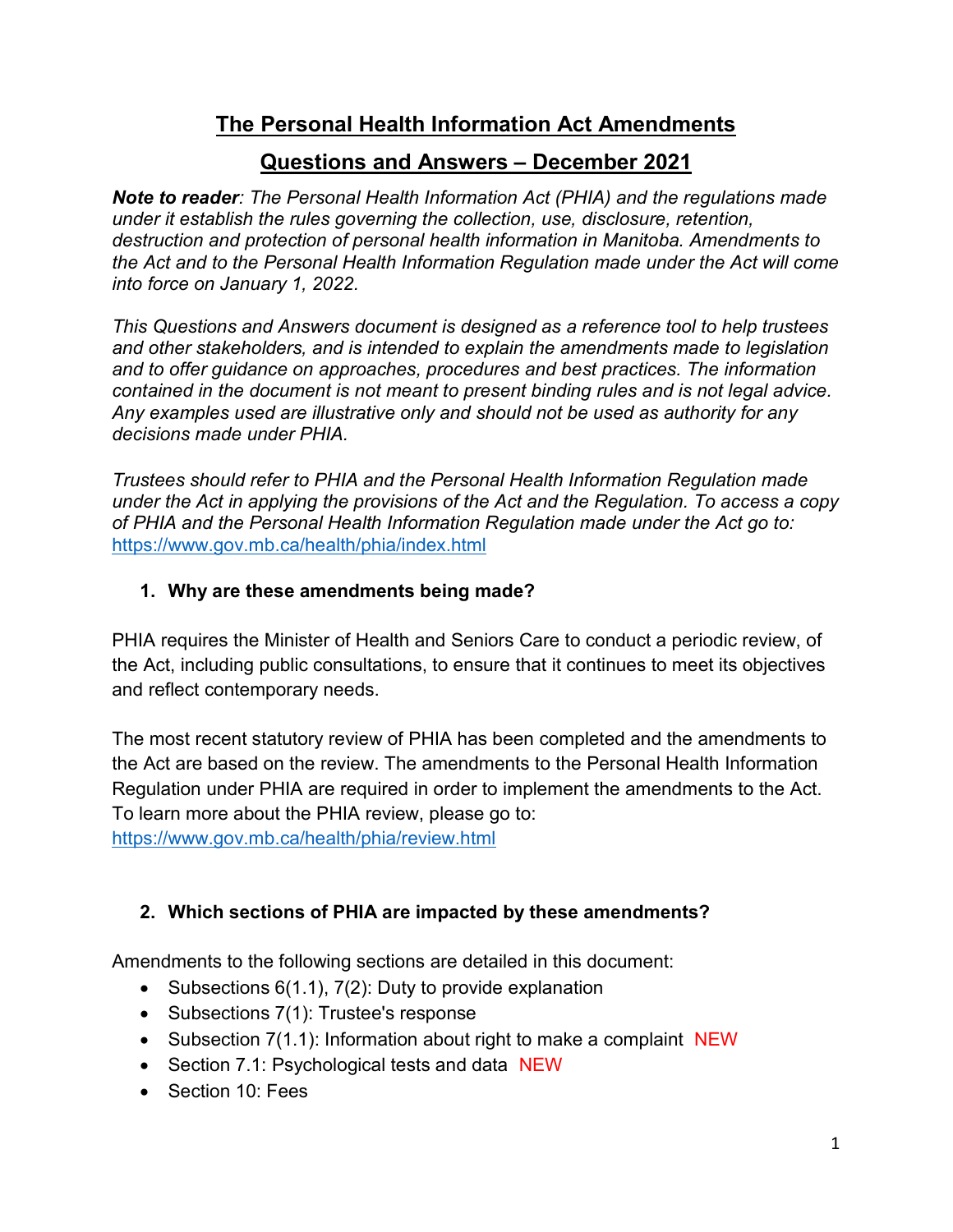- Section 10.1: Trustee may determine that the request has been abandoned NEW
- Section 11.1: Trustee may disregard certain requests NEW
- Subsection 12(3): Trustee's response to a request for correction
- Subsection 12(3.1): Information about right to make a complaint NEW
- Subsection 19.0.1: Privacy Breaches NEW
- Subsection 19.1(4): Exception (consent)
- Section 21: Restrictions on use of information
- Subsection 21(2): Employees' information NEW
- Subsection 24(2): Who may give an approval (health research)
- Subsection 24(3): Conditions for approval (health research)
- Subsection 27.1: Notice of unauthorized activity NEW
- Subsections 49(2) and (3): Appeal to court
- Section 59: Research approval committee
- Subsection 60(1): Exercising rights of another person
- Subsection 63(1): Offences
- Subsection 63(6): Prosecution within two years
- Section 65: Protection from adverse action
- Subsection 66(1): Regulations
- Subsection 67(1): Review of Act in five years

Effective January 1, 2022, the Ombudsman will be authorized under PHIA to:

- Exchange information with counterparts in other Canadian jurisdictions for the purpose of coordinating activities and handling complaints that involve two or more jurisdictions
- Disclose information to prevent or lessen a risk of serious harm to any person's health or safety
- Require the provision of records and information when conducting audits of PHIA compliance by trustees

#### 2.1. Explanation Provided As Soon As Reasonably Practicable

PHIA states that an individual has a right, upon request, to examine and receive a copy of his or her personal health information maintained by a trustee within a specified timeframe, or to authorize another individual to exercise these rights on his or her behalf.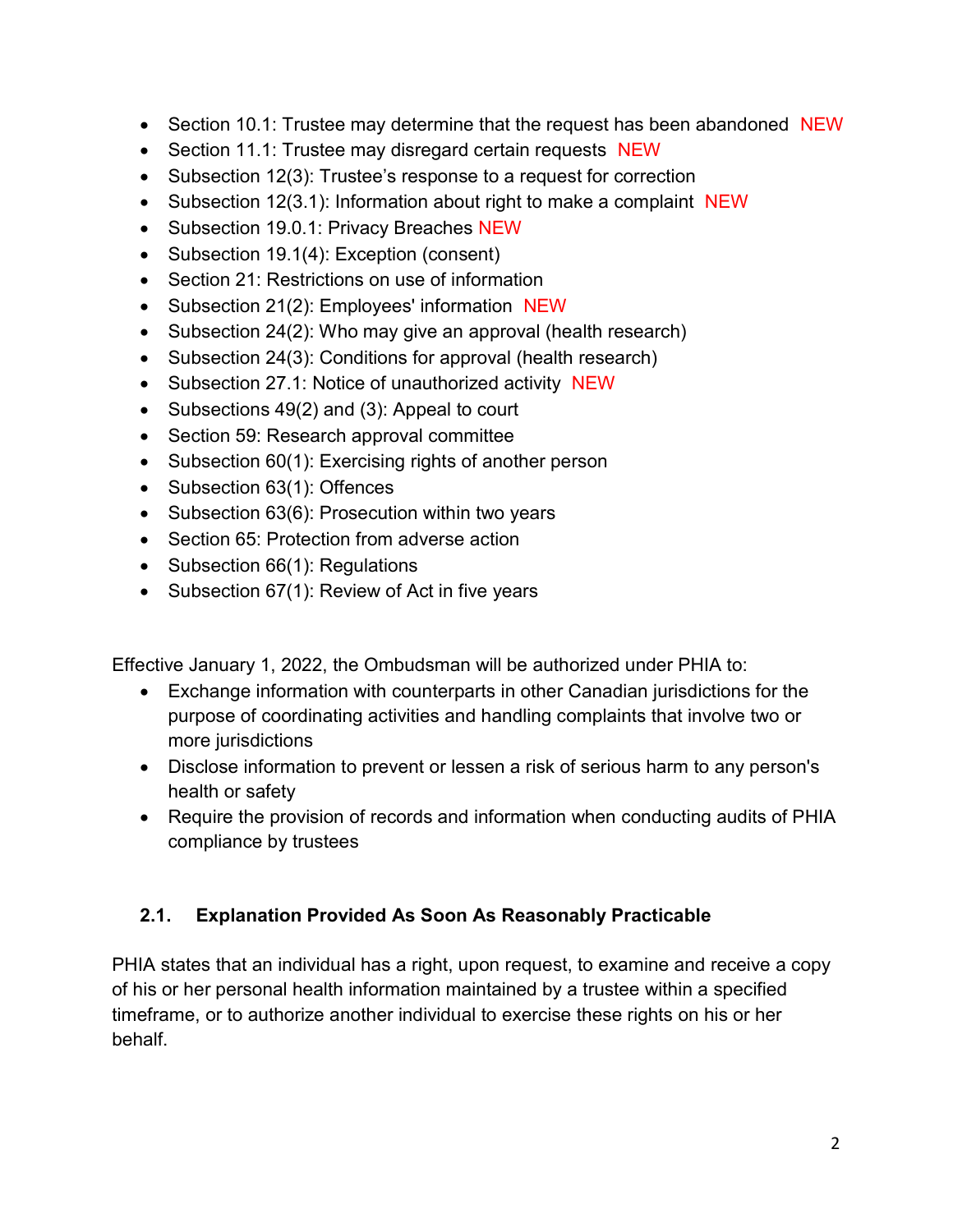The current requirement in PHIA for a trustee to explain any term, code or abbreviation used in personal health information accessed by an individual upon request under PHIA does not provide for a timeframe in which this explanation must be provided. However, an explanation of term, codes or abbreviations used in personal health information may be important to ensure that person accessing the information understands it.

Amendments to subsection 7(2) will clarify that trustees must provide an explanation of any term, code or abbreviation used in personal health information as soon as reasonably practicable after the person accessing the information requests such an explanation. The amendment to **subsection 6(1.1)** clarifies that this requirement applies to an inpatient accessing their hospital chart.

## 2.2. Information About Right to Make a Complaint

Individuals who have requested access to personal health information have the right to make a complaint to the Manitoba Ombudsman on any matter relating to the request, including:

- when the individual is refused access to examine or receive a copy of the information,
- when a correction to an individual's personal health information is not made,
- an unreasonable delay by the trustee in responding to the request,
- an unreasonable or unauthorized fee charged by the trustee.

Individuals have the right to make a complaint to the ombudsman if they believe their personal information:

- has been collected, used or disclosed contrary to the act,
- has not been protected in a secure manner as required by the act.

PHIA empowers the ombudsman to handle such complaints.

Effective January 1, 2022, the new subsections 7(1.1), and 12(3.1) will add a requirement for trustees to notify an individual of their right to make a complaint under s. 39(1) of PHIA if the trustee advises them that the personal health information they have requested access to cannot be found or does not exist. This will enable the Ombudsman, for example, to review whether a trustee conducted a reasonable search for the information requested.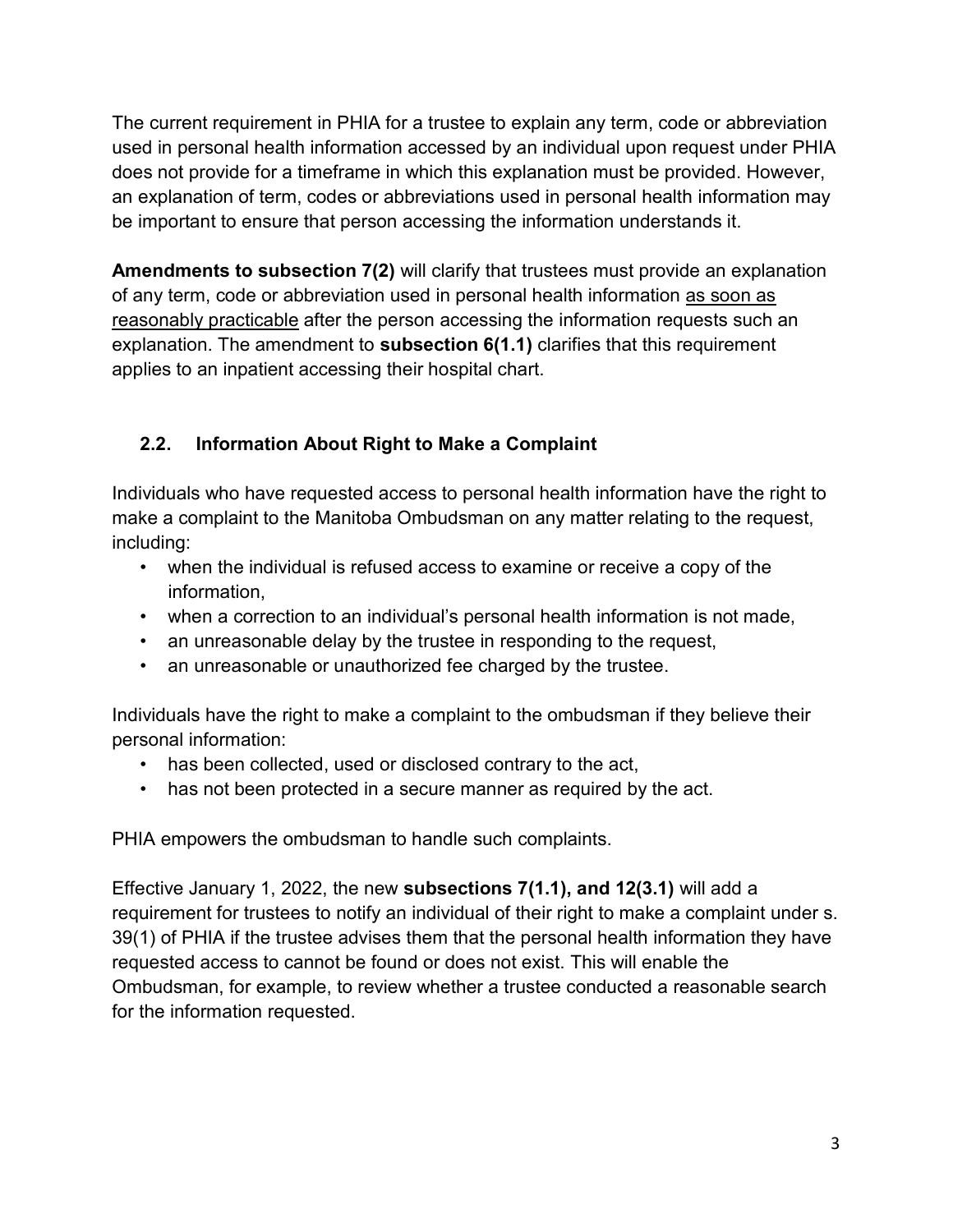### 2.3. Information Related to Psychological Tests and Data

Effective January 1, 2022, the new subsection 7.1(1) of PHIA will provide that trustees are not required to provide a copy of information related to psychological tests or data if conditions set out in this subsection are met. Specifically, giving copies of information related to psychological tests or data is not required if the information concerns procedures or techniques relating to psychological tests or assessments, details of psychological tests or assessments, or raw data from a psychological test or assessment, and doing so could reasonably be expected to prejudice the use or results of the particular psychological tests or assessments.

However, trustees must still permit a person to examine information related to psychological tests or data, and under subsection 7.1(2) the trustee may require that the trustee (if a health professional), or a health professional chosen by the trustee, be present to provide an explanation of the information concerning psychological tests or data.

## 2.4. Fees for Access to Personal Health Information

PHIA allows trustees to charge a reasonable fee for permitting a person to examine the person's personal health information maintained by the trustee and providing a copy of the information.

Currently, there is no limit on the amount trustees may charge for providing access to personal health information, but the fee must be reasonable.

Section 10 will be amended to provide further clarity that trustees have authority, but are not required to charge a fee for permitting a person to examine the person's personal health information and providing a copy of the information.

See item 2.5 of this document for more information about fee estimates.

### 2.5. Limited Authority to Make a Determination that a Request Has Been Abandoned

Under section 10.1, a trustee may require an individual to provide additional information in relation to their request, including additional information that is necessary to respond to the request, and to indicate if the individual accepts the estimate of the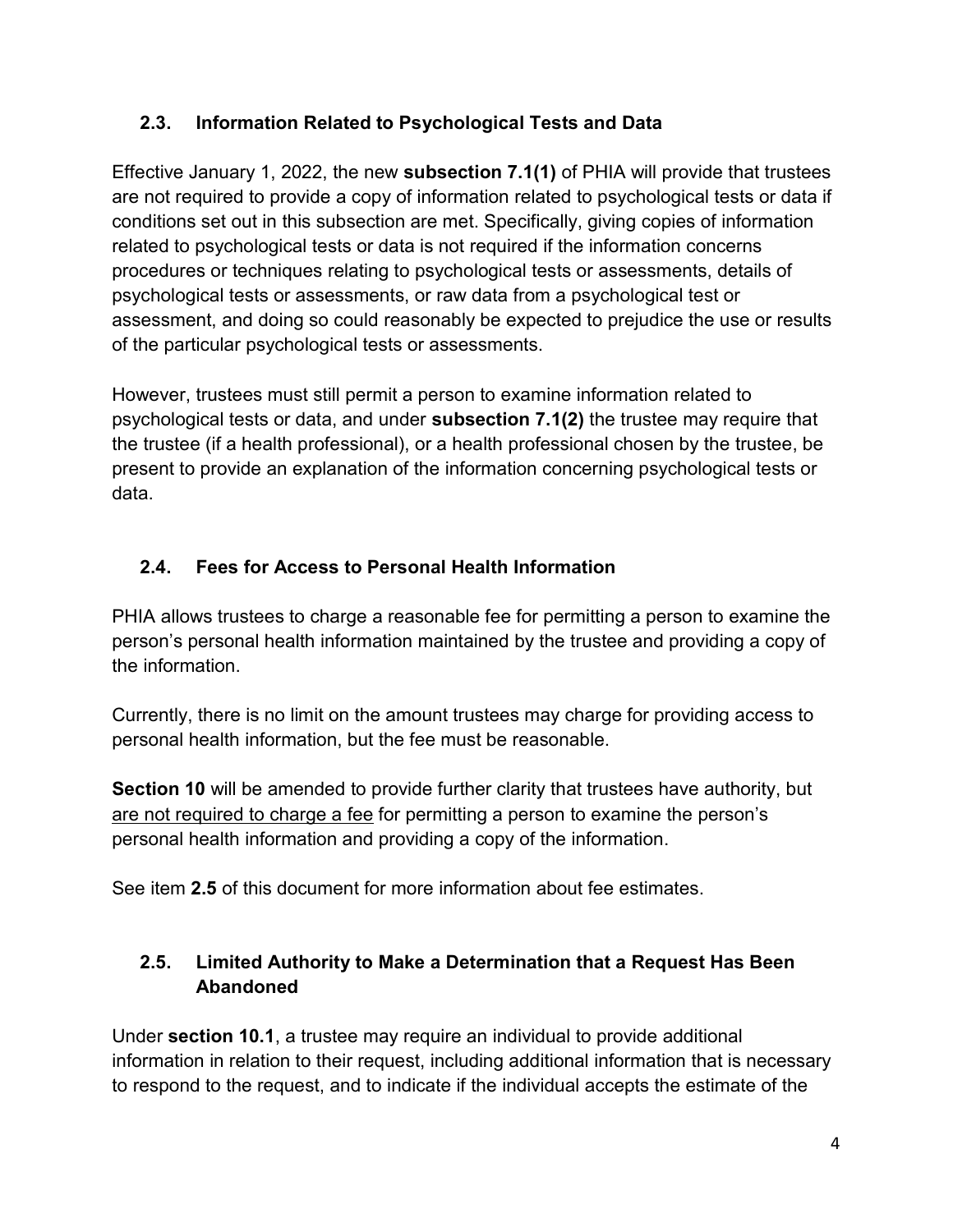amount of the fee that may be charged. An individual has up to 30 days from the day the request is given to provide the additional information or accept the estimated fee. When a request is given to an applicant under this section, the time within which the trustee is required to respond to the access request is suspended until the applicant provides the required information. If the additional information or acceptance is not provided by the individual within 30 days, the trustee may determine that the request has been abandoned.

A determination by a trustee to consider a request abandoned pursuant to section 10.1 must be made on a case-by-case basis. As with all decisions by trustees, there should be documentation supporting the determination and setting out the underlying rationale for the determination that a request for access has been abandoned. If a trustee determines that a request for access to personal health information has been abandoned under section 10.1, the trustee must notify the individual in writing of the determination and the reasons for it, and of the individual's right to make a complaint about the determination to the Ombudsman.

For more information, please review the Guideline on Limited Authority to Make a Determination that a Request for Access Has Been Abandoned.

#### 2.6. Limited Authority to Disregard Certain Requests for Access

PHIA provides individuals with a right, on request, to examine and receive a copy of their personal health information maintained by a trustee, subject to certain limitations provided for in PHIA depending on the circumstances and the nature of the request.

Section 11.1 will permit a trustee to disregard a request if the trustee reasonably believes that the request is for information already provided to the individual who made the request, or the request amounts to an abuse of the right to make a request because it is unduly repetitive or systematic, or otherwise made in bad faith

A decision by a trustee to disregard a request pursuant to section 11.1 must be carefully considered on a case-by-case basis. As with all decisions by trustees, there should be documentation supporting the decision and setting out the underlying rationale for the decision to disregard a request for access. If a trustee disregards a request for access to personal health information under section 11.1, the trustee must notify the individual in writing of the decision and the reasons for it, and of the individual's right to make a complaint about the decision to the Ombudsman.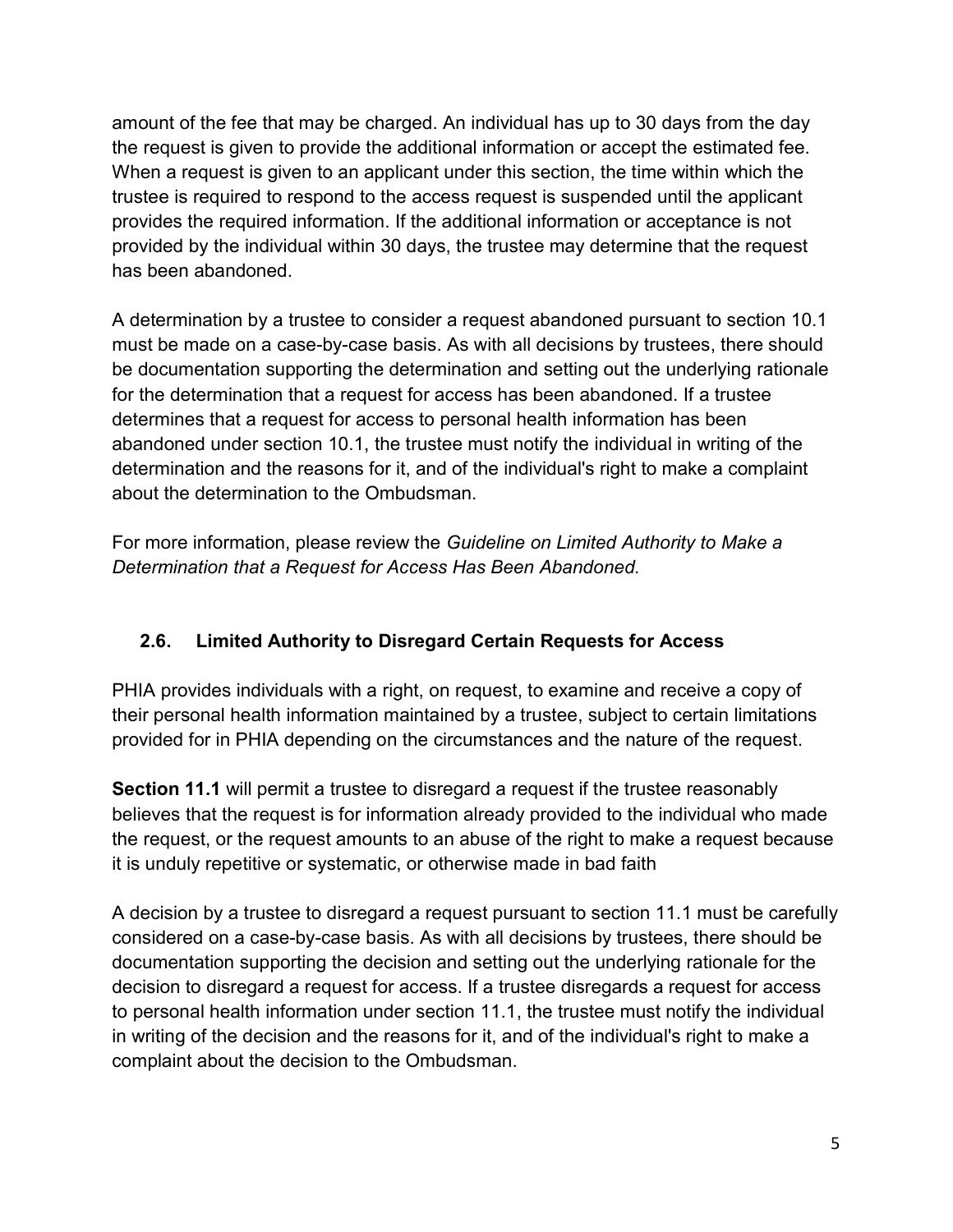For more information, please review the Guideline on Limited Authority to Disregard Certain Requests for Access.

## 2.7. Privacy Breaches

Effective January 1, 2022, PHIA will be amended to add section 19.0.1, which will provide that a trustee who maintains personal health information about an individual must notify the individual about a privacy breach relating to the information if, after considering the relevant factors prescribed in the regulations, the breach could reasonably be expected to create a real risk of significant harm to the individual.

Section 8.7 of the Personal Health Information Regulation will set out the list of factors that trustees must consider in determining if a privacy breach could reasonably be expected to create a real risk of significant harm to an individual, including:

- (a) the sensitivity of the personal health information involved;
- (b) the probability that the personal health information could be used to cause significant harm to the individual;
- (c) any other factors that are reasonably relevant in the circumstances.

Where a trustee provides notice of a privacy breach to an individual under section 19.0.1 of PHIA, the trustee must notify the Ombudsman of the privacy breach at the time and in the form and manner that the Ombudsman requires.

For more information, please review the Guideline on Privacy Breaches.

# 2.8. Use of Employees' Personal Health Information

Trustees, depending on their function, sometimes maintain the personal health information of their employees that they have collected for the purpose of providing health care or other services to them. For example, an employee of a hospital may have visited that hospital as a patient prior to becoming an employee of the hospital, or even during the course of their employment.

Effective January 1, 2022, subsection 19.1(4) and the new subsection 21(2) will explicitly provide that personal health information of an employee or prospective employee, which was collected or received for a purpose unrelated to their employment, cannot be used by a trustee for a purpose related to their employment without first obtaining the consent of the employee or prospective employee.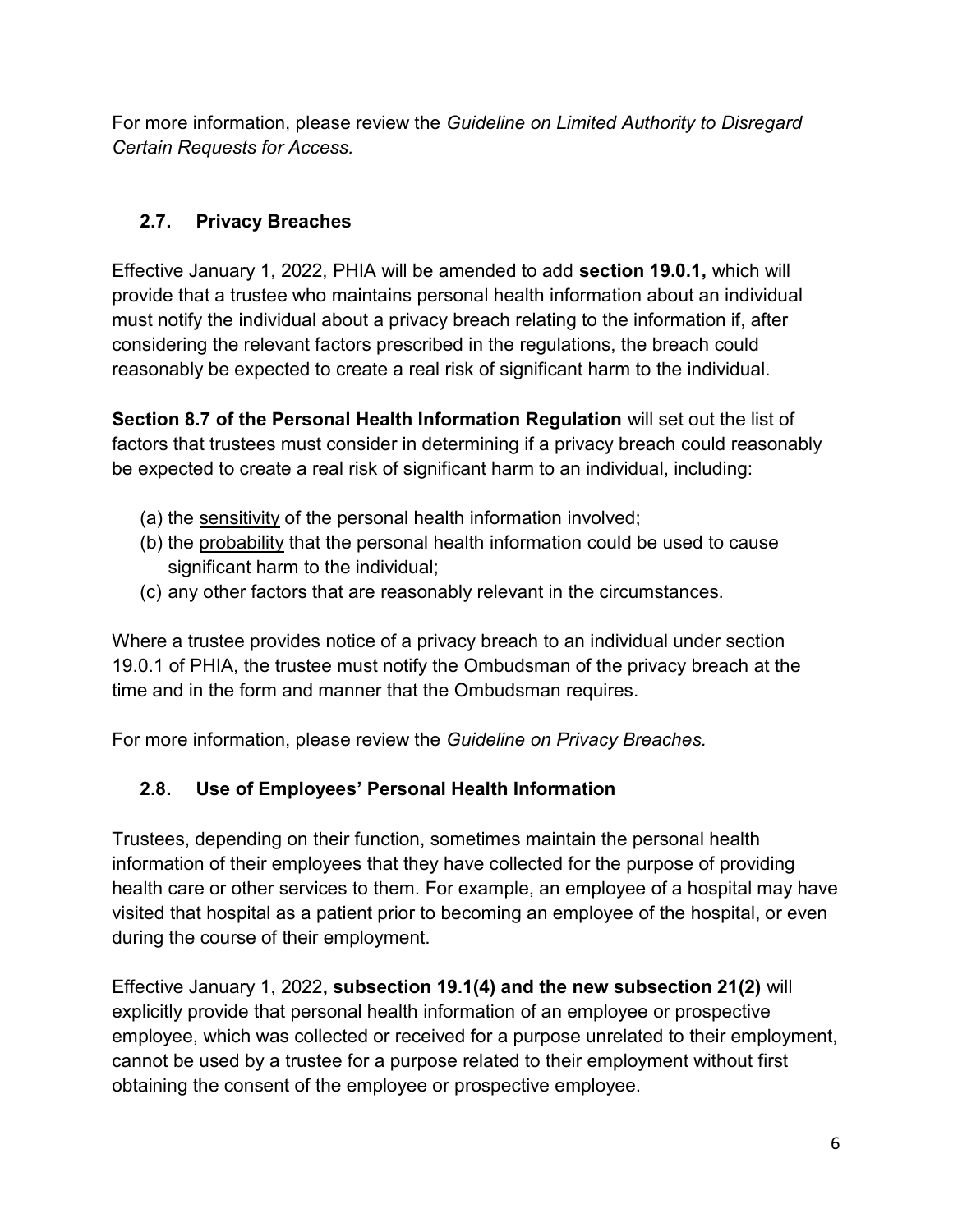#### 2.9. Use of Personal Health Information to Prevent or Lessen Harm

Section 21 restricts the use of personal health information by a trustee for purposes other than for which it was collected or received. Effective January 1, 2022, section 21 will be renumbered as subsection 21(1).

Clause 21(1)(c) is being amended to permit a trustee to use personal health information where necessary to prevent or lessen

(i) a risk of harm to the health or safety of a minor, or

(ii) a risk of serious harm to the health or safety of the individual the information is about or another individual, or to public health or public safety.

The amendments are consistent with the authority under PHIA for trustees to disclose personal health information for these purposes.

#### 2.10. Use of Personal Health Information to Educate

Before January 1, 2022, PHIA did not permit the use of personal health information for training of staff or students without the consent of the individual. For example, hospitals have extensive training programs for students that are studying at an educational institution but who are taking their practicum at the health facility. While PHIA authorizes a physician employed by the hospital to check a patient's chart for the purpose of providing health care to that patient, the authorization for that physician to share the patient's health information with students who are learning how to provide care was not so clear.

Amendments to **subsection 21(1)** of PHIA will add a new clause  $(d.1)$ , which will clarify that trustees may use personal health information for the purposes of educating individuals respecting the provision of health care, including

- (i) employees and agents of the trustee
- (ii) students training to be health professionals, and
- (iii) health professionals who have been granted privileges to provide services at a health care facility operated by the trustee.

For clarity, this section applies only to the use of personal health information as part of a formal education process by the trustee. Random patient chart access, including for the purposes of self-education, is not authorized under this subsection.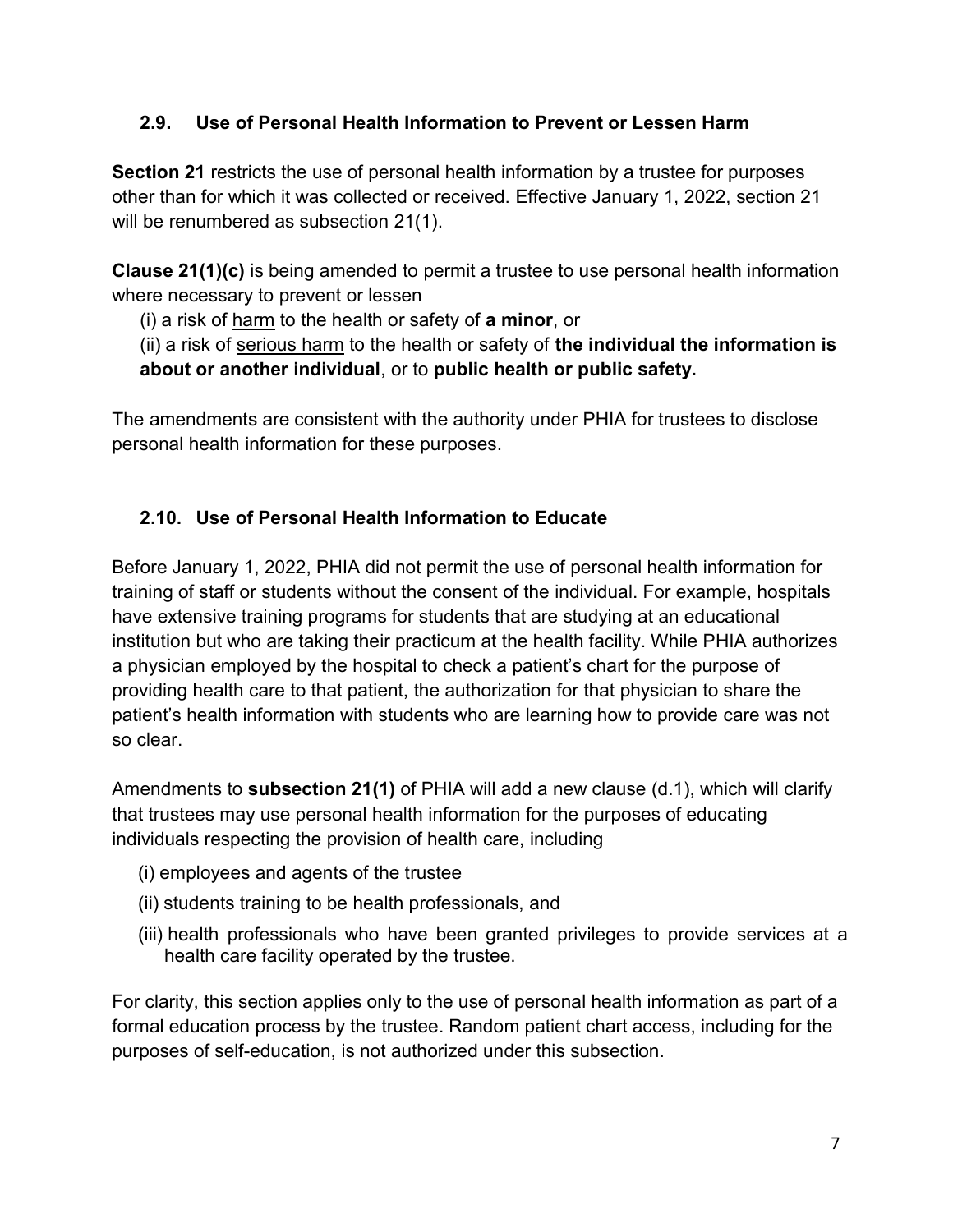### 2.11. Disclosure for Health Research

Health research has played a significant role in efforts to provide safe and effective health care services. It depends largely on information that includes personal health information. PHIA authorizes certain trustees to use or disclose personal health information for research and planning related to providing health care and payment for health care by the trustee.

In addition, sections 24 and 24.1 of PHIA authorize disclosure of personal health information by trustees to third party researchers for health research, if certain conditions are met. Before January 1, 2022, these conditions included that the research had been approved by:

- the health information privacy committee established under section 59 of PHIA, when personal health information maintained by the government or a government agency is required,
- an institutional research review committee formally established by a health care facility, university or similar body, if the information is maintained by a trustee other than the government or a government agency.

Effective January 1, 2022, in order to streamline the process for approval of health research proposals, PHIA will no longer provide that research proposals requiring the disclosure of personal health information by a trustee must be approved by the health information privacy committee or an institutional research review committee. Rather, it will require such proposals to be approved by the following two new committees:

- 1. The Committee for Harmonized Health Impact, Privacy, and Ethics Review (CHIPER) - established by Research Manitoba.
- 2. The Health Research Privacy Committee consists of 8-12 members appointed by the Minister for a period of no more than six years, or until reappointed. Sits in panels of three members.

On receiving the information about the proposed research project, Research Manitoba will forward the application to both the health research privacy committee and CHIPER for consideration.

After receiving satisfactory confirmation that the proposed research project has been approved by CHIPER, the health research privacy committee may grant or refuse to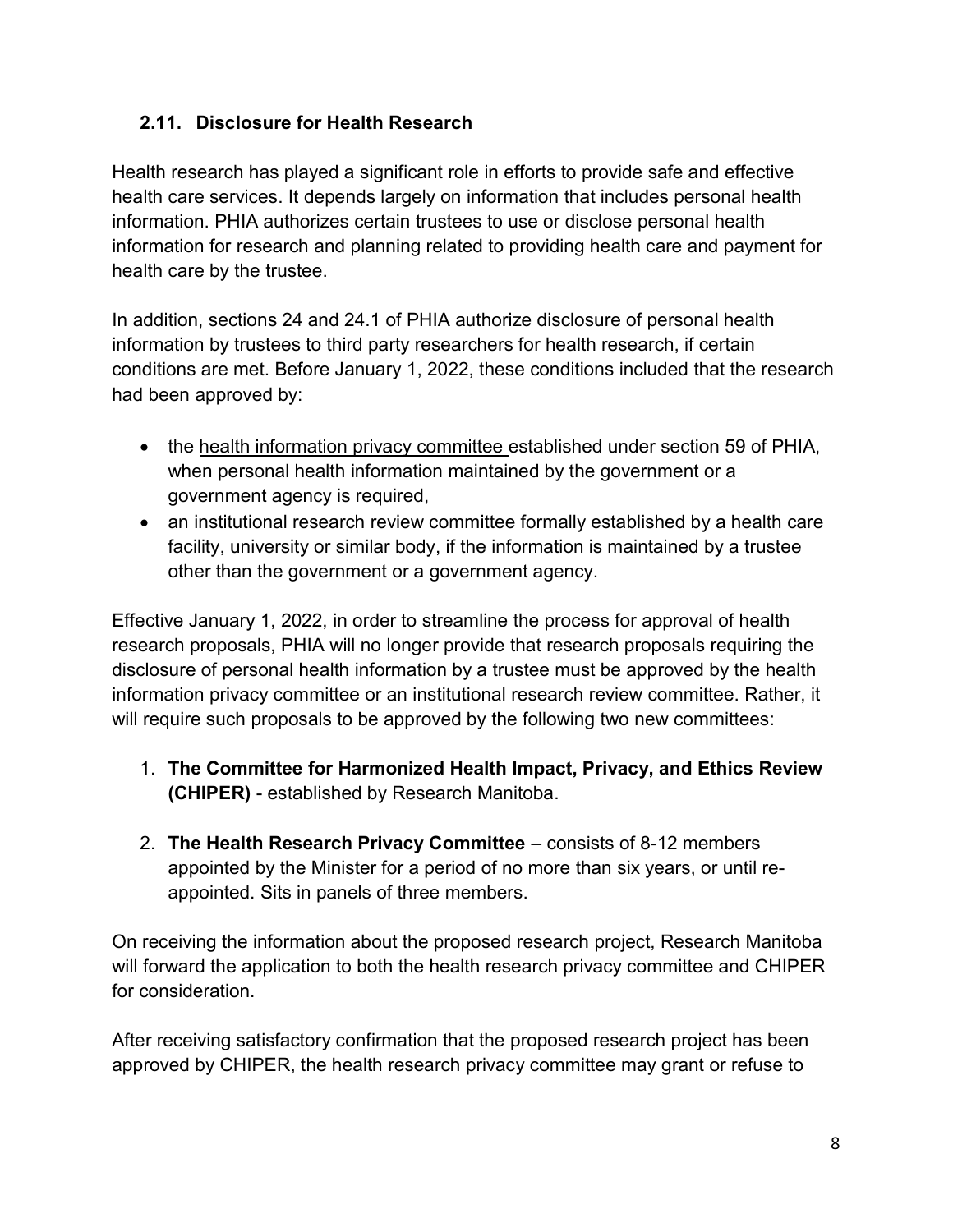grant an approval of the project, and must advise the research applicant in writing of its decision.

More details on this topic are available at https://www.rithim.ca/rithimlaunchfaq

# 2.12. Notice of PHIA Contraventions

Amendments to subsection 27.1(1) and section 65 of PHIA will explicitly provide that employees, officers and agents of a trustee, who believe in good faith that the trustee is collecting, using, disclosing, retaining, concealing, altering or destroying personal health information in contravention of PHIA, may notify the Ombudsman of the contravention. They may also disclose personal health information to the Ombudsman in providing this notice, but only if the Ombudsman requests this information.

An individual providing such notice may request that their identity be kept confidential, and the Ombudsman must take reasonable steps to protect their identity. The individual will also have protection from liability for disclosing personal health information requested by the Ombudsman, and amendments to subsection 65(1) provide protections from adverse employment action for, in good faith, giving notification or disclosing personal health information to the Ombudsman under section 27.1.

# 2.13. Appeal within 30 days

Individuals who have requested access to personal health information have the right to make a complaint to the Ombudsman on any matter relating to the request. After receiving a complaint, the Ombudsman must investigate it in accordance with PHIA. The Ombudsman may initiate investigations independently where circumstances warrant.

Following the completion of an investigation, if the Ombudsman supports the position of the complainant, the Ombudsman may make recommendations under section 47 of PHIA for changes to policy or practice. Complaints regarding a denial of access under PHIA can also be appealed to the Court of Queen's Bench.

Amendments to subsection 49(3) of PHIA will clarify that, if the Ombudsman's report under section 47 does not contain recommendations respecting the individual's complaint, an appeal may be made within 30 days after receiving the Ombudsman's report.